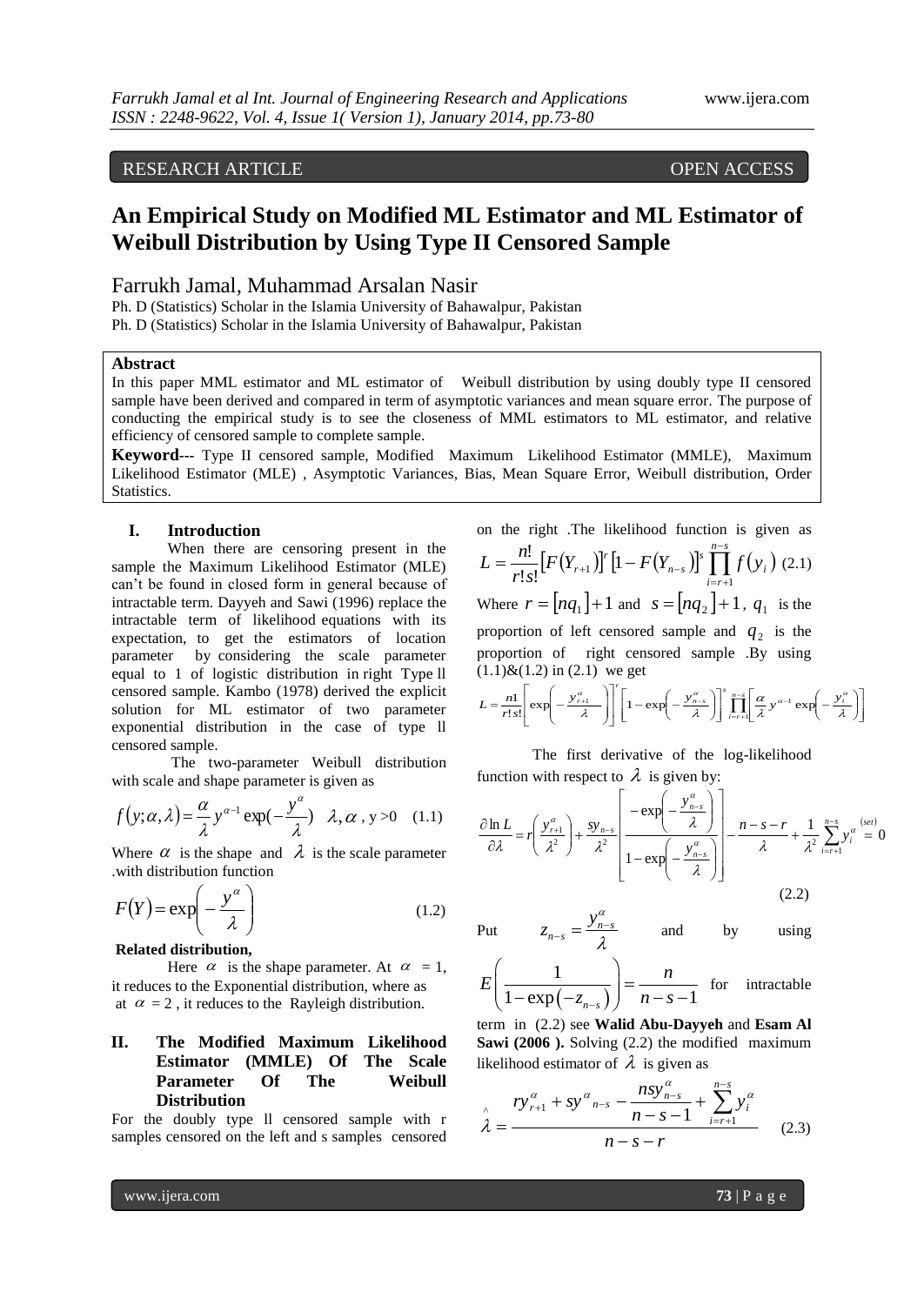$\lambda^{\hat{ }}$  from (2.3) is Modified Maximum Likelihood estimator of the scale parameter  $\lambda$  from Weibull distribution of type-ll censored sample.(Also called **Jamal & Nasir estimator**).

### **III. Asymptotical variance and Bias of scale parameter**

By using Glivenko-Cantelli lemma given by john and Chen (2003)

We have  $p_1 = G^{-1}(q_1)$  and  $p_2 = G^{-1}(1-q_2)$ So as  $n \to \infty$  $z_{r+1} = G^{-1}(q_1)$  $z_{n-s} = G^{-1}(q_1)$  and  $z_{n-s} = G^{-1}(1-q_2)$ -

 $z_{r+1}$  can be evaluated by using following relation

$$
G(z_{r+1}) = q_1
$$
  
\n
$$
\int_{0}^{z_{r+1}} f(z)dz = q_1
$$
  
\n
$$
z_{r+1} = -\ln(1 - q_1)
$$
  
\nand  
\n
$$
G(z_{n-s}) = 1 - q_2
$$
 (3.1)

$$
\int_{z_{n-s}}^{\infty} f(z) dz = q_2
$$
  
\n
$$
z_{n-s} = -\ln(q_2)
$$
 (3.2)  
\nand

$$
\lim_{n \to \infty} E\left\{\frac{1}{n}\sum_{i=r+1}^{n-s} z_i\right\} = \int_{z_{r+1}}^{z_{n-s}} z f(z) dz = \int_{z_{r+1}}^{z_{n-s}} z \exp(-z) dz
$$

$$
= (1 - q_1)(1 - \ln(1 - q_1)) - q_2(1 - \ln q_2) \quad (3.3)
$$

Put  $z_{n-s} = \frac{y_{n-s}}{2}$  $z_{n-s} = \frac{y_{n-s}^{\alpha}}{\lambda}$  $f_{-s} = \frac{y_{n-s}}{2}$  for intractable term in equation

(2.2) and replace intractable term with its expectation  
\n
$$
\frac{\partial \ln L}{\partial \lambda} = \frac{ry_{r+1}^{\alpha}}{\lambda^2} + \frac{sy_{n-s}^{\alpha}}{\lambda^2} - \frac{nsy_{n-n}^{\alpha}}{\lambda^2 (n-s-1)} - \frac{n-s-r}{\lambda} + \frac{1}{\lambda^2} \sum_{i=r+1}^{n-s} y_i^{\alpha}
$$
\nAgain differentiate with respect to  $\lambda$ 

$$
y \ 2014, pp.73-80
$$
\n
$$
\frac{\partial \ln L}{\partial \lambda^2} = -\frac{2ry_{r+1}^{\alpha}}{\lambda^3} - \frac{2sy_{n-s}^{\alpha}}{\lambda^3} + \frac{2nsy_{n-s}^{\alpha}}{\lambda^3 (n-s-1)} + \frac{n-s-r}{\lambda^2} - \frac{2}{\lambda^3} \sum_{i=r+1}^{n-s} y_i^{\alpha}
$$
\n
$$
= \frac{n}{\lambda^2} \left( -2q_1 z_{r+1} - 2q_2 z_{n-s} + \frac{2q_2 z_{n-s}}{1 - q_2 - \frac{1}{n}} + 1 - q_1 - q_2 - 2 \frac{z_{n-s}^{\alpha}}{n} \right)
$$

Where *n*  $\frac{r}{n}$  :  $q_2 = \frac{s}{n}$  $\therefore q_1 = \frac{r}{r} \therefore q_2 =$ 

Applying expectation and multiplying by negative sign on both sides we get For large n i.e  $n \to \infty$ , substituting the values (3.1), (3.2) and (3.3) in above equation

$$
-E\left(\frac{\partial \ln L}{\partial \lambda^2}\right) = \frac{n}{\lambda^2} \left(\frac{2q_2 \ln q_2}{1-q_2} + 1 - q_1 - q_2 - 2\ln(1-q_1)\right)
$$

So Asymptotic variance is given as

$$
\operatorname{var}\left(\hat{\lambda}\right) = \frac{1}{-E\left(\frac{\partial \ln L}{\partial \lambda^2}\right)}
$$

$$
\operatorname{var}\left(\hat{\lambda}\right) = \frac{\lambda^2}{n\left(1 - q_1 - q_2 - 2\ln(1 - q_1) + \frac{2q_2 \ln q_2}{1 - q_2}\right)}
$$
(3.4)

From (3.4) we observe as  $n \to \infty$ ,  $var(\lambda^{\wedge}) \rightarrow 0$ 

For Bias put  $z_{r+1} = \frac{z_{r+1}}{\lambda}, z_{n-s} = \frac{z_{n-s}}{\lambda}, z_i = \frac{z_i}{\lambda}$  $z_{r+1} = \frac{y_{r+1}^{\alpha}}{2}, z_{n-s} = \frac{y_{n-s}^{\alpha}}{2}, z_i = \frac{y_i^{\alpha}}{2}$  $z_{r+1} = \frac{y_{r+1}^{\alpha}}{2}, z_{n-s} = \frac{y_{n-s}^{\alpha}}{2}, z_i = \frac{y_{n-s}^{\alpha}}{2}$ in (2.3) and applying expectation

$$
E\left(\hat{\lambda}\right) = \frac{\left(q_1 z_{r+1} + q_2 z_{n-s} - \frac{q_2}{\left(1 - q_1 - \frac{1}{n}\right)} z_{n-s} + E\left(\frac{1}{n} \sum_{i=r+1}^{n-s} z_i\right)\right)}{1 - q_1 - q_2}
$$

For large sample size substituting the (3.1) , (3.2) we get,<br>  $\left(\frac{q_2 \ln q_2}{q_2 - \ln(1 - a_1)}\right)$ 

For large sample size substituting the (3.1), (3.2)  
and (3.3) in above equation we get,  

$$
Bias\left(\hat{\lambda}\right) = E\left(\hat{\lambda}\right) - \lambda = \left(\frac{q_2 \ln q_2}{1 - q_2} - \ln(1 - q_1)\right)
$$

 $(3.5)$ 

www.ijera.com **74** | P a g e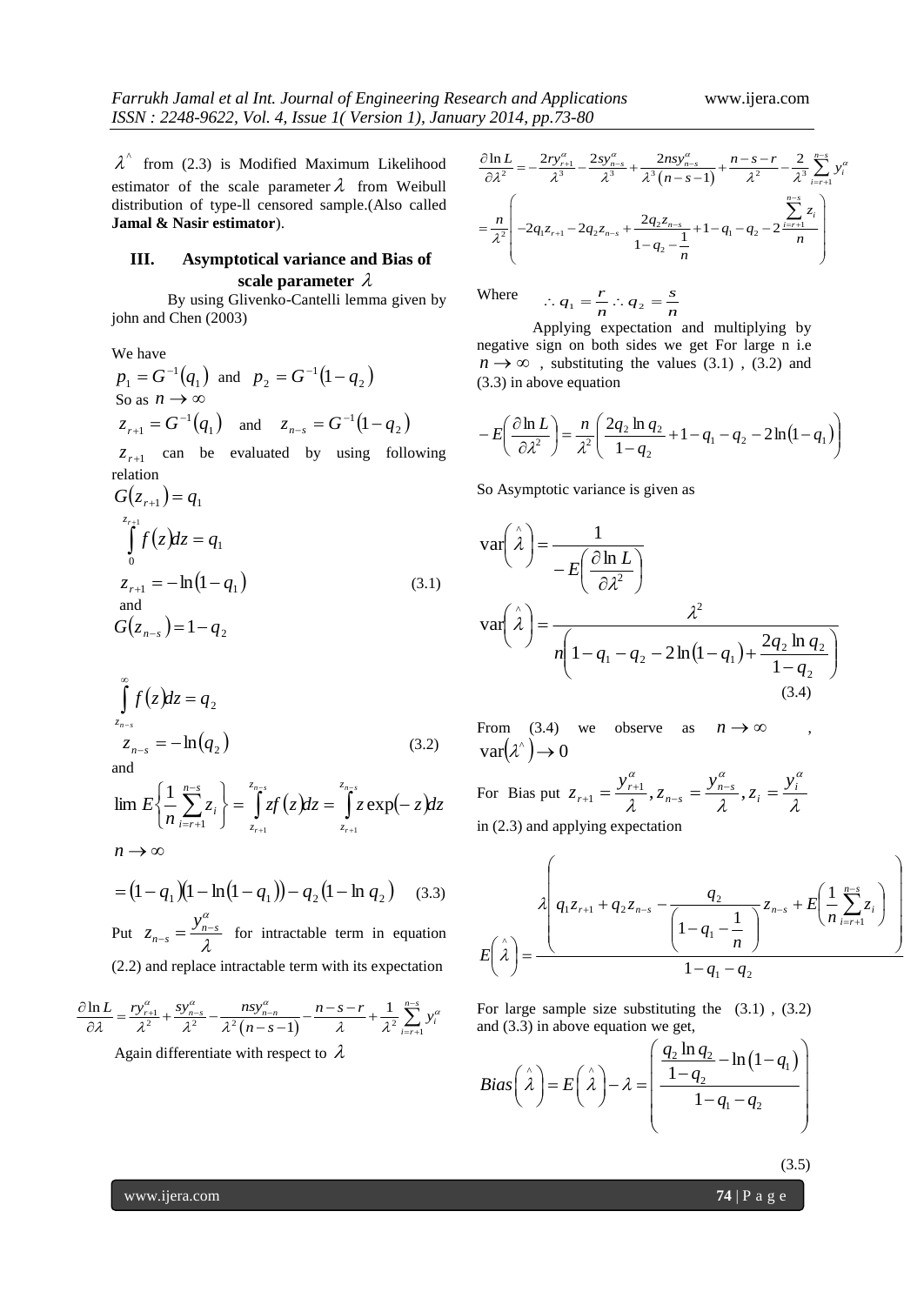From  $(3.5)$  we observe as  $n \rightarrow \infty$  $Bias(\lambda^*)\to 0$ 

## **IV. Estimation of the Mean Square Error of**  ^ **for ordered random variable**

The probability density function of  $z_{rn}$  is given by

$$
f_{rn}(z) = \frac{n!}{(r-1)!(n-r)!} (1 - \exp(-z))^{r-1} \exp(-(n-r+1))z
$$
  
0 \le x \le \infty

By definition  $E(z_{rn})$  is given as

$$
E(z_{rn}) = \int_{-\infty}^{\infty} z f_{rn}(z) dz
$$
  
= 
$$
\int_{0}^{\infty} z \frac{n!}{(r-1)!(n-r)!} (1 - \exp(-z))^{r-1} \exp(-(n-r+1)) dz
$$

 Solving the integral and simplifying we get (See Akhter (2006))

$$
E(z_{rn}) = \sum_{i=1}^{r} \frac{1}{n - j + 1} = \alpha_r
$$
  
Similarly  $v(z_{rn}) = \sum_{i=1}^{r} \frac{1}{(n - j + 1)^2} = \beta_r$ 

Now we find mean and variance of  $z_r = \frac{y_r}{\lambda}$  $r = \frac{y_r^{\alpha}}{1}$  $z_r = \frac{y}{x}$ 

$$
E(z_r) = \frac{1}{\lambda} E(y_r^{\alpha})
$$
  
\n
$$
E(y_r^{\alpha}) = \lambda \alpha_r
$$
 (4.1)  
\nWhere  $\alpha_r = \sum_{j=1}^r \frac{1}{(n-j+1)}$   
\n
$$
var(z_r) = \frac{1}{\begin{pmatrix} 2 \\ \lambda \end{pmatrix}} var(y_r^{\alpha})
$$
  
\n
$$
var(y_r^{\alpha}) = \lambda^2 \beta_r
$$
 (4.2)  
\nWhere  $\beta_r = \sum_{j=1}^r \frac{1}{(n-j+1)^2}$ 

Now by applying expectation on (2.3) and by using (4.1) we get

$$
E\left(\hat{\lambda}\right) = \frac{\lambda \left(r \sum_{i=1}^{r+1} \frac{1}{(n-i+1)} + s \sum_{i=1}^{n-s} \frac{1}{(n-i+1)} + \frac{ns}{n-s-1} \sum_{i=1}^{n-s} \frac{1}{(n-i+1)} + \sum_{j=r+1}^{n-s} \sum_{i=1}^{j} \frac{1}{(n-i+1)}\right)}{n-r-s}
$$



Now by applying variance on equation (2.3) and by using (4.2) we get

$$
v\left(\hat{\lambda}\right) = \frac{\lambda^2 \left(r^2 \sum_{i=1}^{r+1} \frac{1}{(n-i+1)^2} + s^2 \sum_{i=1}^{n-r} \frac{1}{(n-i+1)^2} - \left(\frac{s}{1-\frac{s}{n}-\frac{1}{n}}\right)^2 \sum_{i=1}^{n-r} \frac{1}{(n-i+1)^2} + \sum_{j=1}^{n-r} \sum_{i=1}^{j} \frac{1}{(n-i+1)^2}\right)}{(n-r-s)^2}
$$

$$
\lambda^{2}\left(q_{1}^{2}\beta_{r+1}+\left(q_{2}^{2}+\left(\frac{q_{2}}{1-q_{2}-\frac{1}{n}}\right)^{2}\right)\beta_{n-s}+\frac{\beta}{n^{2}}\right)
$$

$$
v(\lambda)=\frac{\left(1-q_{1}-q_{2}\right)^{2}}{\left(1-q_{1}-q_{2}\right)^{2}}
$$
(4.4)

Where 
$$
\beta = \sum_{i=r+1}^{n-s} \beta_i
$$
  $\alpha = \sum_{i=r+1}^{n-s} \alpha_i$ 

By using (4.3) and (4.4) , we have

By using (4.3) and (4.4), we have  
\n
$$
MSE(\lambda^{\wedge}) = \frac{\lambda^2}{(1-q_1-q_2)^2} \begin{pmatrix} \left( q_1 \alpha_{r+1} - \left( \frac{q_2}{1-q_2 - \frac{1}{n}} - q_2 \right) \alpha_{n-s} + \frac{\alpha}{n} - 1 + q_1 + q_2 \right)^2 + \\ \left( q_1^2 \beta_{r+1} + \left( q_2^2 + \left( \frac{q_2}{1-q_2 - \frac{1}{n}} \right) \right) \beta_{n-s} + \frac{\beta}{n^2} \right) \end{pmatrix}
$$
\n
$$
(4.5)
$$

### **V. The Maximum Likelihood Estimator (MLE)Of The Scale Parameter Of The Weibull Distribution By Using Type II Censored Sample**

Kambo (1978) derived the explicit solution for ML estimator of two parameter exponential distribution in the case of doubly type ll censored sample. In this section ML estimator are given for two parameters Weibull distribution in the case of doubly type ll censored sample.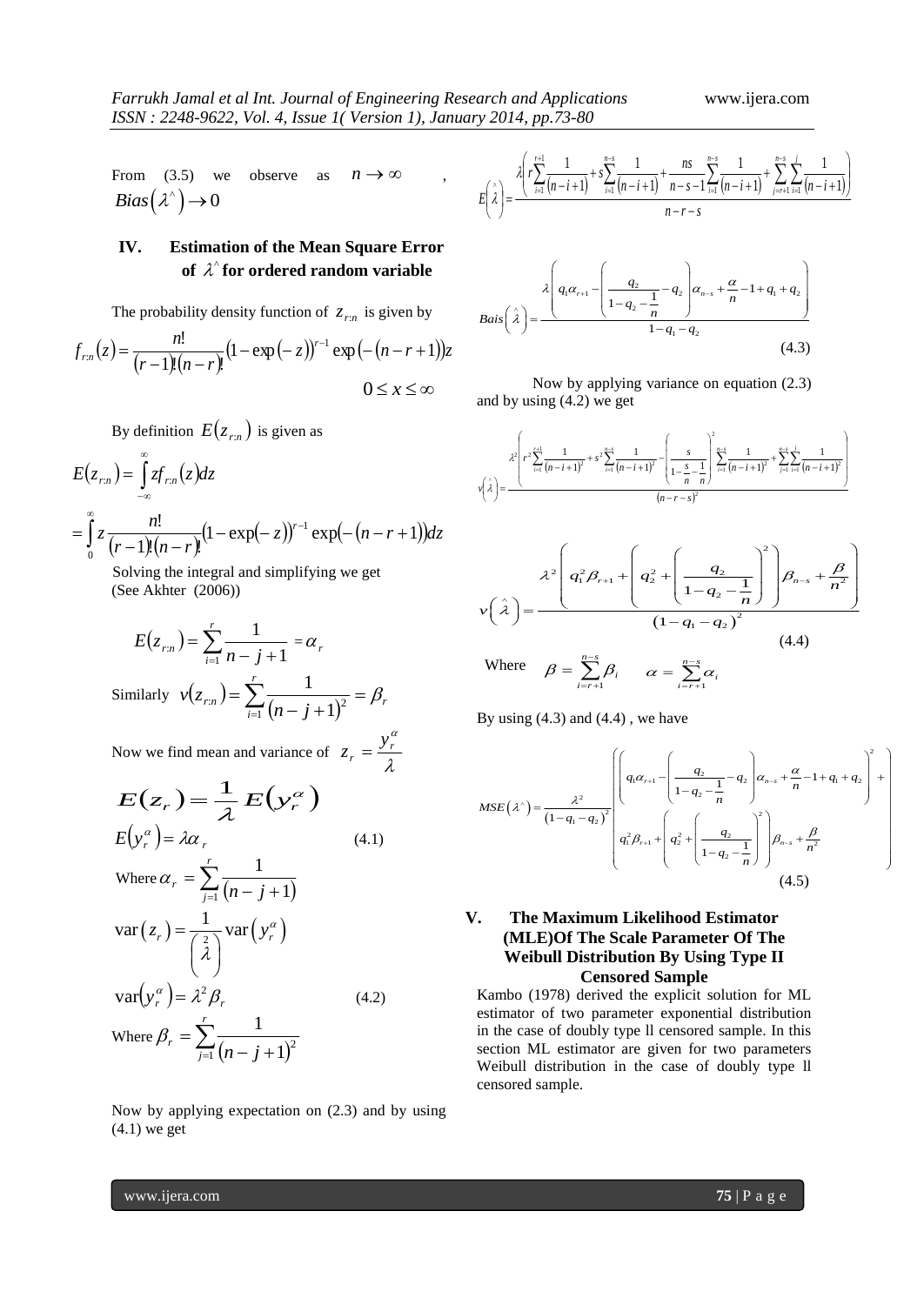By putting  $z_{n-s} = \frac{y_{n-s}}{2}$  $z_{n-s} = \frac{y_n^{\alpha}}{a}$ λ  $a_{-s} = \frac{y_{n-s}}{2}$  and using (3.2) in (2.2) see

**Kambo(1978)** then the maximum likelihood estimator of  $\lambda$  is given as

estimator of 
$$
\lambda
$$
 is given as  
\n
$$
\lambda = \frac{ry_{r+1}^{\alpha} - sy_{n-s}^{\alpha} \left[ \frac{q_2}{1-q_2} \right] + \sum_{i=r+1}^{n-s} y_i^{\alpha}}{n-s-r}
$$
\n(5.1)

 $\lambda^{\hat{ }}$  from (5.1) is Maximum Likelihood estimator of the scale parameter  $\lambda$  from Weibull distribution of type-ll censored sample.

For bias put 
$$
z_{r+1} = \frac{y_{r+1}^{\alpha}}{\lambda}, z_{n-s} = \frac{y_{n-s}^{\alpha}}{\lambda}, z_i = \frac{y_i^{\alpha}}{\lambda}
$$

in (5.1) and applying expectation and for large sample size substituting the (3.1), (3.2) and (3.3) in<br>
(5.1) we have<br>  $\left(\frac{q^2_2(\ln q_2)}{q^2_2(\ln q_2)} + q_2(\ln q_2) - \ln(1-q_1)\right)$ (5.1) we have

(5.1) we have  
\n
$$
Bias\left(\hat{\lambda}\right) = E\left(\hat{\lambda}\right) - \lambda = \left(\frac{q^2(ln q_2)}{1 - q_2} + q(ln q_2) - \ln(1 - q_1)}{1 - q_1 - q_2}\right)
$$
\n(5.2)

From  $(5.2)$  we observe as  $n \to \infty$  $Bias(\lambda^*)\to 0$ 

For asymptotic Variance of  $\lambda^{\wedge}$  put  $z_{n-s} = \frac{y_{n-s}}{2}$  $z_{n-s} = \frac{y_n^{\alpha}}{a}$ λ  $\frac{y_{n-1}}{2} = \frac{y_{n-1}}{2}$ 

and  $(3.2)$  for intractable term in equation  $(2.2)$  we have

$$
\text{var}\left(\hat{\lambda}\right) = \frac{\lambda^2}{n\left(1 - q_1 - q_2 - 2\ln(1 - q_1) + \frac{2q_2 \ln q_2}{1 - q_2}\right)}
$$
\n(5.3)

From (5.3) we observe as  $n \to \infty$ , var  $(\lambda^{\wedge}) \to 0$ 

**For estimation of the mean square error by order random variable by using (4.1) and (4.2) in (5.1)** 

random variable by using (4.1) and (4.2) in (5.1)  
\nafter applying expectation and variance we get,  
\n
$$
Bias(\lambda^*) = E(\lambda^*) - \lambda = \frac{\lambda \left( q_1 \alpha_{r+1} - \left( \frac{q^2}{1-q_2} \right) \alpha_{r-s} + \frac{\alpha}{n} - 1 + q_1 + q_2 \right)}{(1-q_1 - q_2)} \quad \lambda \text{ if}
$$
\n
$$
(5.4) \qquad \text{orde}
$$

and

$$
\text{var}\left(\lambda^{\hat{ }}\right) = \frac{\lambda^{2} \left(q_{1}^{2} \beta_{r+1} + \beta_{n-s} \left(\frac{q_{2}^{2}}{1-q_{2}}\right)^{2} + \frac{\beta}{n^{2}}\right)}{\left(1-q_{1}-q_{2}\right)^{2}}(5.5)
$$

From the equation  $(5.4)$  and  $(5.5)$  we obtain MSE as

$$
y \ 2014, pp.73-80
$$
\n
$$
MSE(\lambda) = \frac{\lambda^2}{(1-q_1-q_2)^2} \left[ \left( q_1 \alpha_{r+1} - \left( \frac{q_{2}^2}{1-q_2} \right) \alpha_{n-s} + \frac{\alpha}{n} - 1 + q_1 + q_2 \right)^2 + \left( q_1^2 \beta_{r+1} + \left( \frac{q_{2}^2}{1-q_2} \right)^2 \beta_{n-s} + \frac{\beta}{n^2} \right) \right]
$$
\n(5.6)

**Corollary**: For large sample size estimator from (2.3) and (5.1) become same.

**Proof:** From (2.3) we have

$$
\lambda = \frac{ry_{r+1}^{\alpha} + sy_{n-s}^{\alpha} - \frac{nsy_{n-s}^{\alpha}}{n-s-1} + \sum_{i=r+1}^{n-s} y_i^{\alpha}}{n-s-r}
$$

$$
\lambda = \frac{ry_{r+1}^{\alpha} + sy_{n-s}^{\alpha} \left(1 - \frac{n}{n-s-1}\right) + \sum_{i=r+1}^{n-s} y_i^{\alpha}}{n-s-r}
$$

$$
ry_{r+1}^{\alpha} - sy_{n-s}^{\alpha} \left(\frac{q_2 + \frac{1}{n}}{1 - q_2 - \frac{1}{n}}\right) + \sum_{i=r+1}^{n-s} y_i^{\alpha}
$$

$$
\lambda = \frac{n-s-r}{n-s-r}
$$

For large n estimator from (2.3) and (5.1) are exactly same that why asymptotic variances, MSEs (for large sample size) are same, this establishes the Corollary.

#### **VI. Comparison of Censored Sample To Complete Sample.**

In this section we compare the reduction in efficiency of censored sample to the complete sample for the scale parameter of Weibull distribution keeping the shape parameter fixed. Now we find estimator of complete sample using method of maximum likelihood from the equation (1.1) we get.

$$
\lambda = \frac{\sum_{i=1}^{n} y_i^{\alpha}}{n}
$$
\n(6.1)

 $\lambda$  from (6.1) is the estimator of compete sample.

For estimation of the mean square error by order random variable by using (4.1) and (4.2) in (6.1) after applying expectation and variance we get,

$$
Bias\left(\hat{\lambda}\right) = \lambda \left(\frac{\alpha}{n} - 1\right) \tag{6.2}
$$

and

^

$$
\text{var}\left(\hat{\lambda}\right) = \frac{\lambda}{n^2} \tag{6.3}
$$

www.ijera.com **76** | P a g e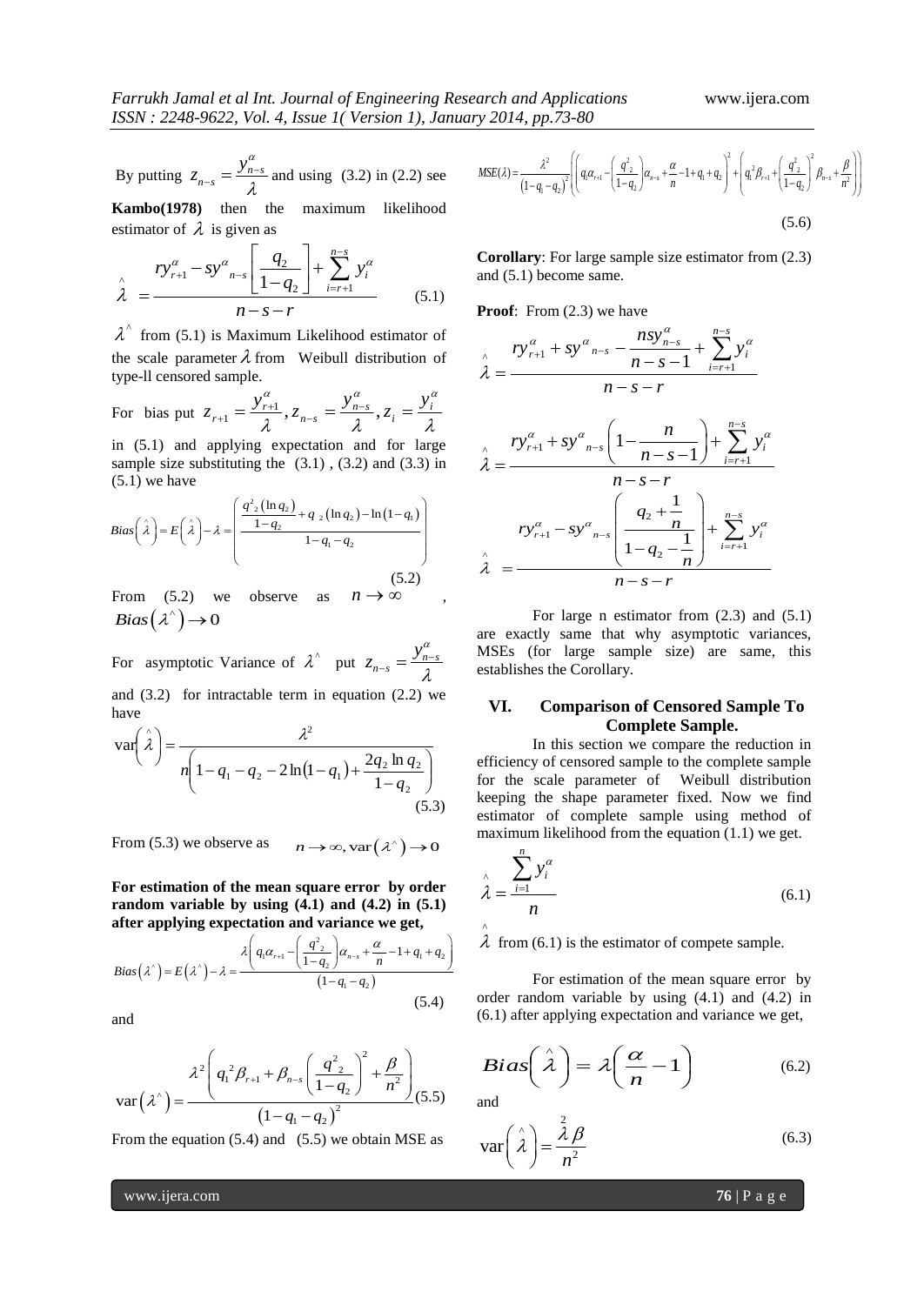From (6.2) and (6.3) we obtained MSE as,  
\n
$$
MSE\left(\hat{\lambda}\right) = \hat{\lambda}\left(\left(\frac{\alpha}{n} - 1\right)^2 + \left(\frac{\beta}{n^2}\right)\right)
$$
\n(6.4)

It is the MSE of complete sample

#### **Reduction in efficiency =(MSE of censored sample /MSE of complete sample )-1**

Which can be obtain from (4.5) and (6.4)

(6.5)

#### **VII. Discussion and Conclusion.**

1) In this paper a simple approximation has been proposed for intractable term (See Walid Abu-Dayyeh and Esam Al Sawi 2006 ) , to estimate scale parameter keeping shape parameter fixed of two parameter Weibull distribution from doubly type ll censored sample.

2) The table(1) of asymptotic variance for  $n =$ 10 ,20 ,30 ,50 &100 and table(2) of MSE by using theory of order statistics for  $n = 10$ , 20, 30, 50  $\& 100$ are given for the MML estimator and ML estimator with maximum 0.6 total proportion of censored sample i.e  $q_1+q_2=0.6$ , where  $q_1$  is the proportion of left censored sample and  $q_2$  is the proportion of right censored sample. For any sample size there are three conditions for  $q_1$  and  $q_2$ . (i)  $q_1 > q_2$  (ii)  $q_1 < q_2$ (iii)  $q_{1} = q_2$ .

3) From **Table (1),** as the sample size increases the asymptotic variances are decreased with the same proportion of left and right censored sample. Asymptotic variances depend on total proportion of censored sample, as total proportion increases. the variances also increases. Asymptotic variances of MML estimator exactly same as variances of ML estimators.

4) From **Table (2)** for  $q_1 = q_2 = 0$ . no censoring scheme is involved in other words there is no missing element in the sample then the MSE,s of MML estimator and ML estimator tends to decreases for any sample of size n. As the sample size increases the Mean square errors of MML estimator tends to decreases but Mean square errors of ML estimators increases.

5) The purpose of conducting **empirical study** is to see the closeness of MML estimators to ML estimator of Weibull distribution for type II censored sample .Since it has been seen that the asymptotic variances of Modify Maximum Likelihood (MML) estimator are exactly same to Maximum Likelihood (ML) estimator. MSE,s of MML estimator is

minimum as compare to ML estimator for small sample size . So for small sample size MML estimator is better than ML estimator. For large sample size of n  $(n>100)$  MSE, s of both MML estimator and ML estimator are same.

6) From **Table (3)** we observe that for  $q_1 = q_2 = 0$ as the sample size increases the reduction in efficiency decreases. And for rest of values the sample size increases the reduction in efficiency also increases with the same proportion of left and right censored sample. As the total proportion of censored sample increases , the reduction in efficiency also increases.

#### **REFERENCES**

- [1] Aleem M. and Jamal F. (2009),"Modified Inference about the scale parameter of the Inverse Weibull Distribution by using type ll censored sample Sindh. Univ.Res. Jour . (Sci.Ser) Vol.41(1) 87-94.
- [2] Aleem M.et al (2009) Modified Inference about the scale parameter of the Weibull Distribution by using type ll censored sample.Proc. $5<sup>th</sup>$  International Statistical Conference January 23-25. 2009, Vol 17, 203-210.
- [3] Akhter . S (2006) a study on parameter estimation of exponential distribution for type-ll censored sample M.Phil thesis department of statistics G.C.U Lahore Pakistan
- [4] John, T.T and Chen, P (2003). Selection of the Best using Censored Data from (log-) location - Scale Populations. Preprint submitted to journal of Statistical Planning and Inference 24 October 2003.
- [5] Walid Abu-Dayyeh and Esam Al Sawi **(**1996**)** modified inference about the location parameter of the logistic distribution using type II censored samples pak. J. Statist. 2006 vol. 22 (2) pp 157-169
- [6] Kambo, N, S ,.(1978). Maximum likelihood estimators of the location and scale parameters of the exponential distribution from a censored sample, comm.. Statist. Theory methods A 12, 1129-1132.
- [7] Mehrotra, K.G and Nanda, P. (1974). Unbiased estimator of parameter by order statistics in the case of censored samples. Biometrika 61, 601-606.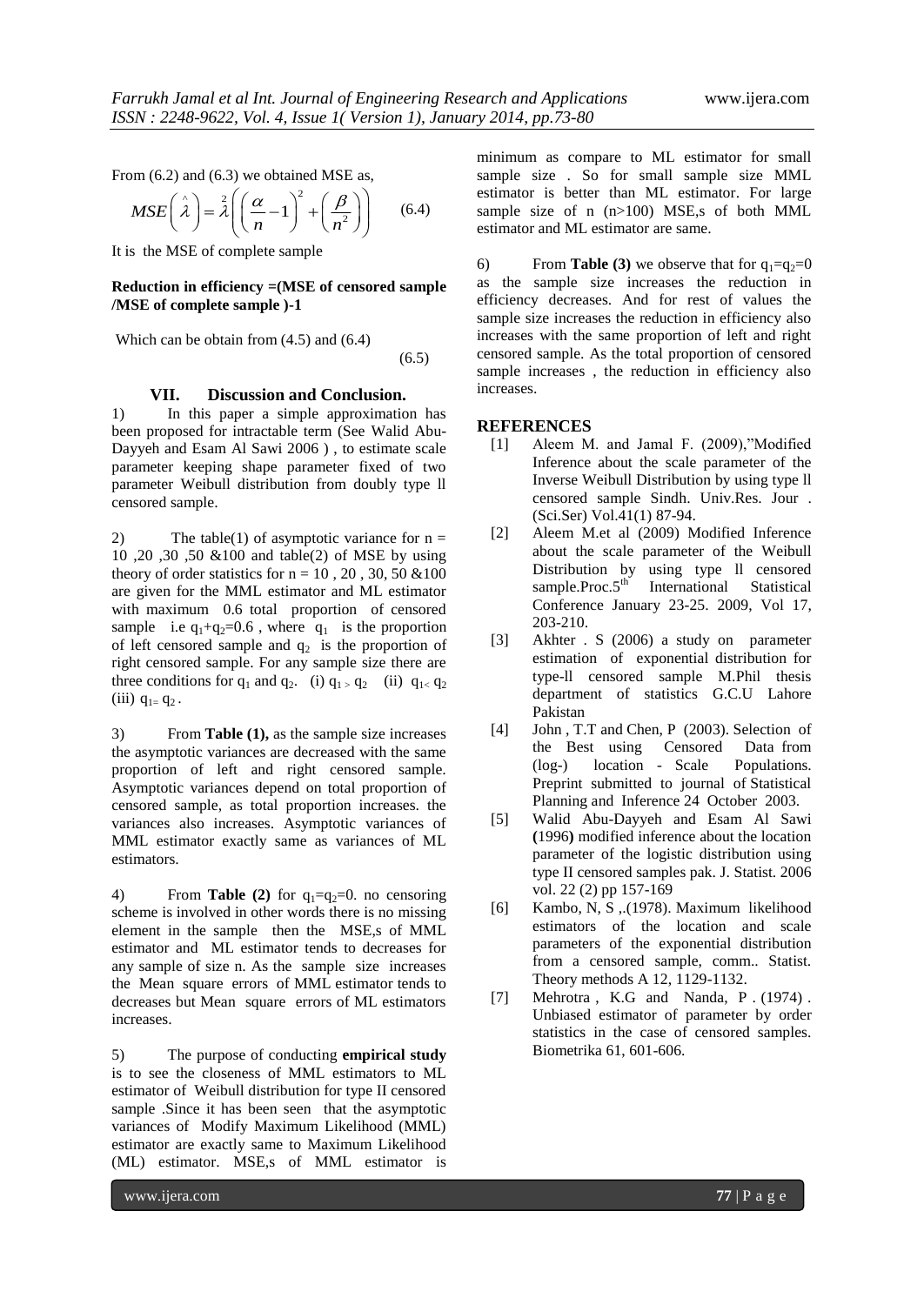|     | q2  | $n=10$                            |                                   | $n=20$                            |                                   | $n=30$                            |                                   |  |
|-----|-----|-----------------------------------|-----------------------------------|-----------------------------------|-----------------------------------|-----------------------------------|-----------------------------------|--|
| q1  |     | $\text{var}(\lambda_1)/\lambda^2$ | $\text{var}(\lambda_2)/\lambda^2$ | $\text{var}(\lambda_1)/\lambda^2$ | $\text{var}(\lambda_2)/\lambda^2$ | $\text{var}(\lambda_1)/\lambda^2$ | $\text{var}(\lambda_2)/\lambda^2$ |  |
| 0   | 0.1 | 0.2575                            | 0.2575                            | 0.1288                            | 0.1288                            | 0.0858                            | 0.0858                            |  |
| 0.1 | 0.1 | 0.2004                            | 0.2004                            | 0.1002                            | 0.1002                            | 0.0668                            | 0.0668                            |  |
| 0.1 | 0.2 | 0.9434                            | 0.9434                            | 0.4717                            | 0.4717                            | 0.3145                            | 0.3145                            |  |
| 0.2 | 0.1 | 0.1576                            | 0.1576                            | 0.0788                            | 0.0788                            | 0.0525                            | 0.0525                            |  |
| 0.2 | 0.2 | 0.414                             | 0.414                             | 0.207                             | 0.207                             | 0.138                             | 0.138                             |  |
| 0.3 | 0.1 | 0.1247                            | 0.1247                            | 0.0624                            | 0.0624                            | 0.0416                            | 0.0416                            |  |
| 0.3 | 0.2 | 0.2447                            | 0.2447                            | 0.1224                            | 0.1224                            | 0.0816                            | 0.0816                            |  |
| 0.3 | 0.3 | 1.2289                            | 1.2289                            | 0.6145                            | 0.6145                            | 0.4096                            | 0.4096                            |  |
| 0.4 | 0.1 | 0.099                             | 0.099                             | 0.0495                            | 0.0495                            | 0.033                             | 0.033                             |  |
| 0.4 | 0.2 | 0.1621                            | 0.1621                            | 0.081                             | 0.081                             | 0.054                             | 0.054                             |  |

**Table 1 : The asymptotic variance of MML& ML estimates from doubly censored sample in term of**  2 **for n=10, 20, 30, 50 and100 from the equation (3.4) and (5.3)**

|              | q2  |                                   | $n=50$                            | $n=100$                           |                                   |  |  |
|--------------|-----|-----------------------------------|-----------------------------------|-----------------------------------|-----------------------------------|--|--|
| q1           |     | $\text{var}(\lambda_1)/\lambda^2$ | $\text{var}(\lambda_2)/\lambda^2$ | $\text{var}(\lambda_1)/\lambda^2$ | $\text{var}(\lambda_2)/\lambda^2$ |  |  |
| $\mathbf{0}$ | 0.1 | 0.0515                            | 0.0515                            | 0.0258                            | 0.0258                            |  |  |
| 0.1          | 0.1 | 0.0401                            | 0.0401                            | 0.02                              | 0.02                              |  |  |
| 0.1          | 0.2 | 0.1887                            | 0.1887                            | 0.0943                            | 0.0943                            |  |  |
| 0.2          | 0.1 | 0.0315                            | 0.0315                            | 0.0158                            | 0.0158                            |  |  |
| 0.2          | 0.2 | 0.0828                            | 0.0828                            | 0.0414                            | 0.0414                            |  |  |
| 0.3          | 0.1 | 0.0249                            | 0.0249                            | 0.0125                            | 0.0125                            |  |  |
| 0.3          | 0.2 | 0.0489                            | 0.0489                            | 0.0245                            | 0.0245                            |  |  |
| 0.3          | 0.3 | 0.2458                            | 0.2458                            | 0.1229                            | 0.1229                            |  |  |
| 0.4          | 0.1 | 0.0198                            | 0.0198                            | 0.0099                            | 0.0099                            |  |  |
| 0.4          | 0.2 | 0.0324                            | 0.0324                            | 0.0162                            | 0.0162                            |  |  |

Where  $\text{var}(\lambda_1)/\lambda^2$  is the variance of MML estimator from (3.4) and  $\text{var}(\lambda_2)/\lambda^2$  is the variance of ML estimator from (5.3)

Table 2 : The MSE of MML estimates from doubly censored sample in term of  $\lambda^2$  for n=10, 20, 30, 50 and 100 from

| the equation $(4.5)$ and $(5.6)$ |     |                            |                            |                            |                            |                            |                            |  |  |
|----------------------------------|-----|----------------------------|----------------------------|----------------------------|----------------------------|----------------------------|----------------------------|--|--|
|                                  |     | $n=10$                     |                            |                            | $n=20$                     |                            | $n=30$                     |  |  |
| q1                               | q2  | $MSE(\lambda_1)/\lambda^2$ | $MSE(\lambda_2)/\lambda^2$ | $MSE(\lambda_1)/\lambda^2$ | $MSE(\lambda_2)/\lambda^2$ | $MSE(\lambda_1)/\lambda^2$ | $MSE(\lambda_2)/\lambda^2$ |  |  |
| $\mathbf{0}$                     | 0   | 0.0293                     | 0.0448                     | 0.009                      | 0.013                      | 0.0044                     | 0.0062                     |  |  |
| $\mathbf{0}$                     | 0.1 | 0.0792                     | 0.1024                     | 0.0749                     | 0.0849                     | 0.0757                     | 0.0822                     |  |  |
| $\bf{0}$                         | 0.2 | 0.2244                     | 0.2968                     | 0.2341                     | 0.2695                     | 0.2394                     | 0.263                      |  |  |
| $\bf{0}$                         | 0.3 | 0.4778                     | 0.6618                     | 0.5059                     | 0.5951                     | 0.5173                     | 0.5765                     |  |  |
| $\mathbf{0}$                     | 0.4 | 0.9125                     | 1.3403                     | 0.9691                     | 1.1708                     | 0.9904                     | 1.1228                     |  |  |
| $\bf{0}$                         | 0.5 | 1.6975                     | 2.7035                     | 1.8027                     | 2.2576                     | 1.8408                     | 2.1358                     |  |  |
| $\mathbf{0}$                     | 0.6 | 3.2551                     | 5.8783                     | 3.4522                     | 4.5644                     | 3.5224                     | 4.2307                     |  |  |
| 0.1                              | 0   | 0.0516                     | 0.0707                     | 0.0256                     | 0.0306                     | 0.0197                     | 0.0219                     |  |  |
| 0.1                              | 0.1 | 0.0453                     | 0.0653                     | 0.0343                     | 0.0424                     | 0.0333                     | 0.0385                     |  |  |
| 0.1                              | 0.2 | 0.1565                     | 0.228                      | 0.1626                     | 0.1977                     | 0.1671                     | 0.1907                     |  |  |
| 0.1                              | 0.3 | 0.3951                     | 0.5972                     | 0.4256                     | 0.5243                     | 0.4385                     | 0.5041                     |  |  |
| 0.1                              | 0.4 | 0.8628                     | 1.3786                     | 0.9349                     | 1.1792                     | 0.9623                     | 1.123                      |  |  |
| 0.1                              | 0.5 | 1.8336                     | 3.1812                     | 1.9858                     | 2.5961                     | 2.0413                     | 2.4374                     |  |  |
| 0.2                              | 0   | 0.1347                     | 0.159                      | 0.0972                     | 0.1035                     | 0.0883                     | 0.0911                     |  |  |
| 0.2                              | 0.1 | 0.0406                     | 0.0531                     | 0.0141                     | 0.0178                     | 0.0084                     | 0.0106                     |  |  |
| 0.2                              | 0.2 | 0.0884                     | 0.1503                     | 0.0813                     | 0.1121                     | 0.0822                     | 0.1031                     |  |  |
| 0.2                              | 0.3 | 0.2772                     | 0.4901                     | 0.3013                     | 0.4067                     | 0.3132                     | 0.3838                     |  |  |
| 0.2                              | 0.4 | 0.7451                     | 1.375                      | 0.8303                     | 1.1312                     | 0.864                      | 1.0627                     |  |  |

www.ijera.com **78** | P a g e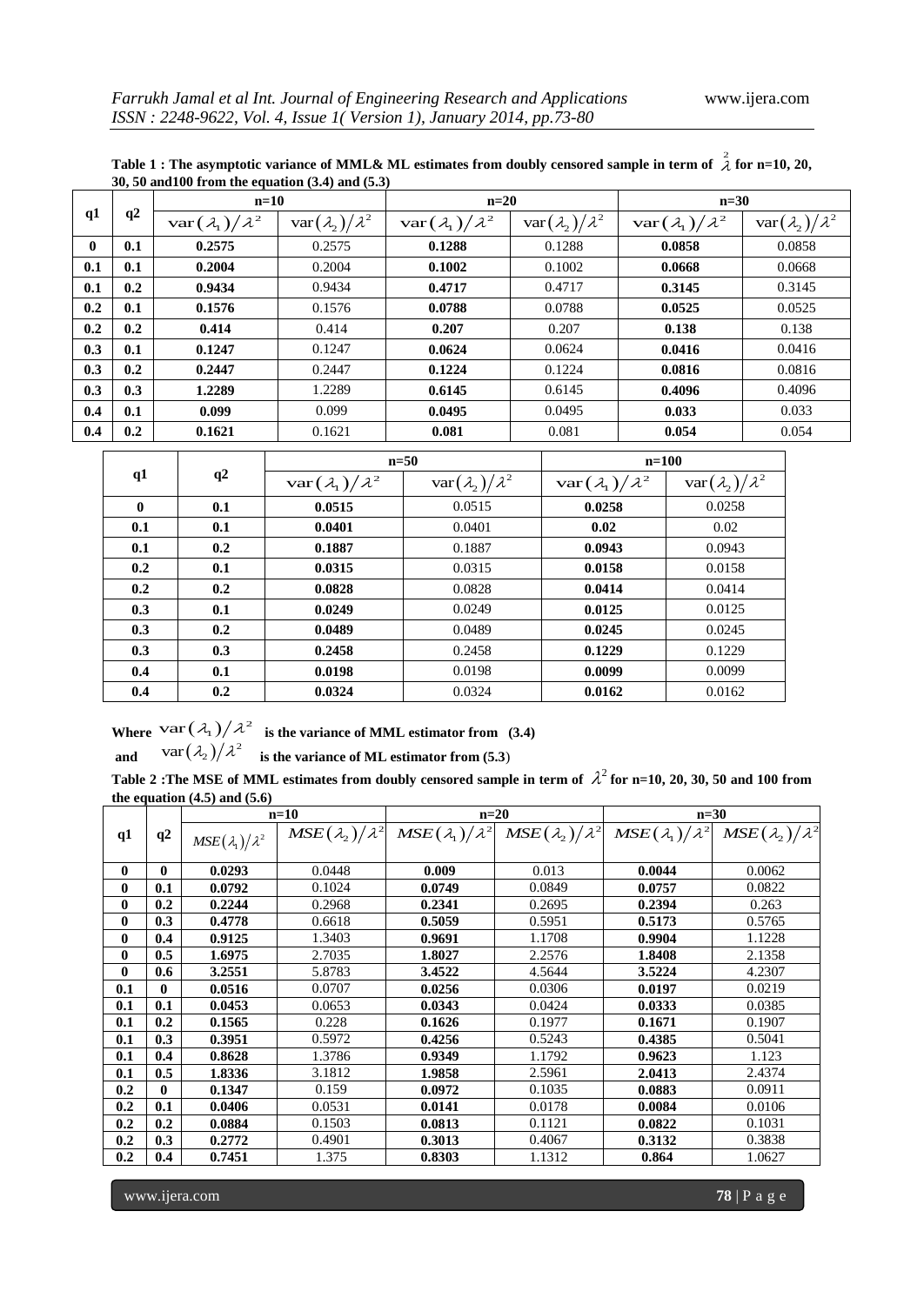*Farrukh Jamal et al Int. Journal of Engineering Research and Applications* www.ijera.com

| 0.3          | $\mathbf{0}$     |  | 0.3622                     | 0.3938 | 0.2985                     | 0.3066                     | 0.2821    |                            | 0.2858 |
|--------------|------------------|--|----------------------------|--------|----------------------------|----------------------------|-----------|----------------------------|--------|
| 0.3          | 0.1              |  | 0.1386                     | 0.1343 | 0.0737                     | 0.0682                     | 0.0563    |                            | 0.0523 |
| 0.3          | 0.2              |  | 0.084                      | 0.1148 | 0.0349                     | 0.0513                     | 0.0235    |                            | 0.0351 |
| 0.3          | 0.3              |  | 0.1648                     | 0.3576 | 0.1467                     | 0.2462                     |           | 0.2149<br>0.1474           |        |
|              | q2               |  | $n=50$                     |        |                            |                            | $n = 100$ |                            |        |
| q1           |                  |  | $MSE(\lambda_1)/\lambda^2$ |        | $MSE(\lambda_2)/\lambda^2$ | $MSE(\lambda_1)/\lambda^2$ |           | $MSE(\lambda_2)/\lambda^2$ |        |
| $\bf{0}$     | $\bf{0}$         |  | 0.0018                     |        | 0.0024                     | 0.0005                     |           | 0.0006                     |        |
| $\bf{0}$     | 0.1              |  |                            | 0.0771 | 0.081                      | 0.0788                     |           |                            | 0.0807 |
| $\bf{0}$     | 0.2              |  |                            | 0.2443 | 0.2586                     | 0.2485                     |           |                            | 0.2556 |
| $\bf{0}$     | 0.3              |  |                            | 0.5272 | 0.5627                     | 0.5351                     |           |                            | 0.5528 |
| $\bf{0}$     | 0.4              |  |                            | 1.0083 | 1.0869                     | 1.0222                     |           |                            | 1.0612 |
| $\mathbf{0}$ | 0.5              |  |                            | 1.8725 | 2.0459                     | 1.8969                     |           |                            | 1.9824 |
| $\bf{0}$     | 0.6              |  | 3.5802                     |        | 3.991                      | 3.6244                     |           | 3.825                      |        |
| 0.1          | $\boldsymbol{0}$ |  |                            | 0.0162 | 0.0171                     | 0.0145                     |           | 0.0147                     |        |
| 0.1          | 0.1              |  | 0.0335                     |        | 0.0365                     | 0.0342                     |           | 0.0357                     |        |
| 0.1          | 0.2              |  | 0.1717                     |        | 0.1859                     | 0.1756                     |           |                            | 0.1828 |
| 0.1          | 0.3              |  | 0.4498                     |        | 0.4892                     | 0.4588                     |           |                            | 0.4786 |
| 0.1          | 0.4              |  |                            | 0.9854 | 1.081                      | 1.0035                     |           |                            | 1.051  |
| 0.1          | 0.5              |  |                            | 2.0874 | 2.3205                     | 2.1229                     |           |                            | 2.2379 |
| 0.2          | $\boldsymbol{0}$ |  |                            | 0.0827 | 0.0837                     | 0.0797                     |           |                            | 0.0799 |
| 0.2          | 0.1              |  |                            | 0.0051 | 0.0064                     | 0.0033                     |           |                            | 0.004  |
| 0.2          | 0.2              |  |                            | 0.0842 | 0.0969                     | 0.0864                     |           | 0.0929                     |        |
| 0.2          | 0.3              |  | 0.3242                     |        | 0.3668                     | 0.3333                     |           | 0.3547                     |        |
| 0.2          | 0.4              |  | 0.8929                     |        | 1.0115                     | 0.9157                     |           |                            | 0.9748 |
| 0.3          | $\bf{0}$         |  | 0.2713                     |        | 0.2726                     | 0.2646                     |           |                            | 0.265  |
| 0.3          | 0.1              |  | 0.044                      |        | 0.0416                     | 0.0357                     |           |                            | 0.0345 |
| 0.3          | 0.2              |  | 0.0162                     |        | 0.0236                     | 0.0118                     |           |                            | 0.0157 |
| 0.3          | 0.3              |  | 0.1503                     |        | 0.1916                     | 0.1538                     |           | 0.1748                     |        |

*ISSN : 2248-9622, Vol. 4, Issue 1( Version 1), January 2014, pp.73-80*

Where  $MSE(\lambda_1)/\lambda^2$  is the variance of MML estimator from (4.5) **And**   $MSE(\lambda_2)/\lambda^2$  is the variance of ML estimator from (5.6)

**Tables 3: Comparison of censored sample as compare to complete sample for n=10,20,30 ,50 and 100 from the equation (6.5)**

| q1           | q2       | $R(\lambda)-1$ | $R(\lambda)-1$ | $R(\lambda)-1$ | $R(\lambda)-1$ | $R(\lambda)-1$ |
|--------------|----------|----------------|----------------|----------------|----------------|----------------|
|              |          | $n=10$         | $n=20$         | $n=30$         | $n=50$         | $n=100$        |
|              |          |                |                |                |                |                |
| $\bf{0}$     | $\bf{0}$ | 0.5291         | 0.4437         | 0.4035         | 0.3612         | 0.3152         |
| $\mathbf{0}$ | 0.1      | 2.4954         | 8.4363         | 17.5136        | 44.0342        | 154.6302       |
| $\bf{0}$     | 0.2      | 9.1344         | 28.9636        | 58.2484        | 142.6696       | 491.7705       |
| $\bf{0}$     | 0.3      | 21.5939        | 65.1638        | 128.8755       | 311.6461       | $1.06E + 03$   |
| $\bf{0}$     | 0.4      | 44.7613        | 129.17         | 251.9537       | 602.9446       | $2.04E + 03$   |
| $\mathbf{0}$ | 0.5      | 91.3013        | 249.9993       | 480.1609       | $1.14E + 03$   | $3.82E + 03$   |
| $\bf{0}$     | 0.6      | 199.6956       | 506.4781       | 952.0908       | $2.22E+03$     | $7.37E + 03$   |
|              |          |                |                |                |                |                |
| 0.2          | 0.4      | 45.9452        | 124.7635       | 238.4038       | 561.0169       | $1.88E + 03$   |

www.ijera.com **79** | P a g e